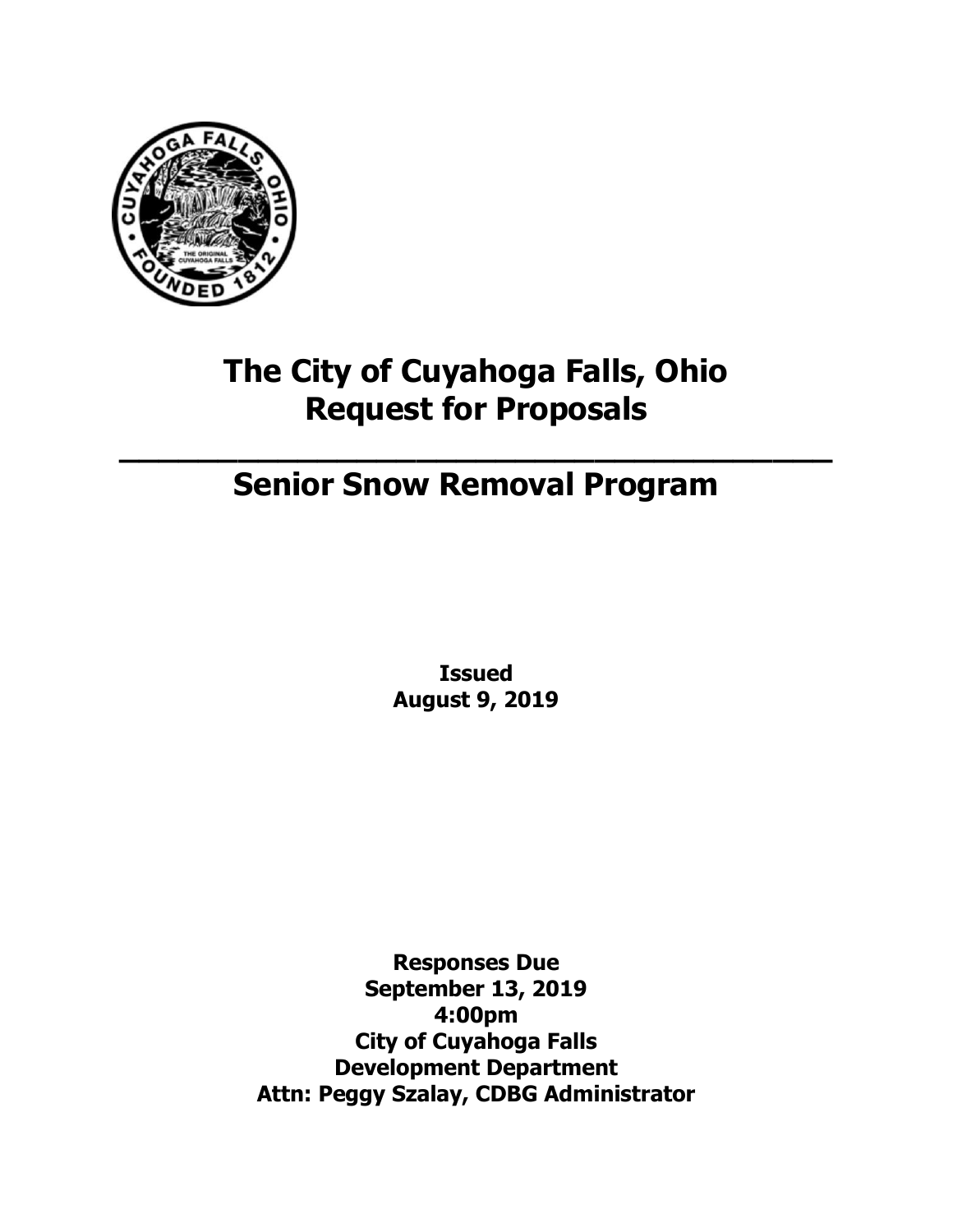#### **Request for Proposals Senior Snow Removal Program**

#### **I. General Information**

The City of Cuyahoga Falls, Ohio is soliciting proposals from qualified contractors for the Senior Snow Removal Program. All such proposals must respond to the "Scope of Services" section of the Request for Proposals. Proposals will be accepted until 4:00pm on September 13, 2019 and should be submitted to the following address:

> The Cuyahoga Falls Development Department 2310 Second Street Cuyahoga Falls, Ohio 44221 Attn: Peggy Szalay, CDBG Administrator **Email – szalaypl@cityofcf.com**

Please submit a .PDF to the email address listed above.

The contract for these services will be between the selected contractor and the City of Cuyahoga Falls. Services will be financed with Community Development Block Grant (CDBG) funds provided to the City by the U.S. Department of Housing and Urban Development (HUD) as part of its entitlement grant.

Section 3 of the Housing and Urban Development Act of 1968 requires that to the greatest extent feasible, new opportunities for employment arising from this CDBG contract will be provided to low-income persons residing in the Cuyahoga Falls service area.

The City is required to follow federal regulations in the procurement of these services. Since the City is seeking a service, which may be available from many qualified providers, it has elected to follow the lowest and/or best competitive price method. Under this method of selection, the City will receive quotations from interested parties until the date and time printed above. Final selection will be made by the City of Cuyahoga Falls Development Department with approval of the City of Cuyahoga Falls Board of Control.

The City reserves the right to reject any and all proposals.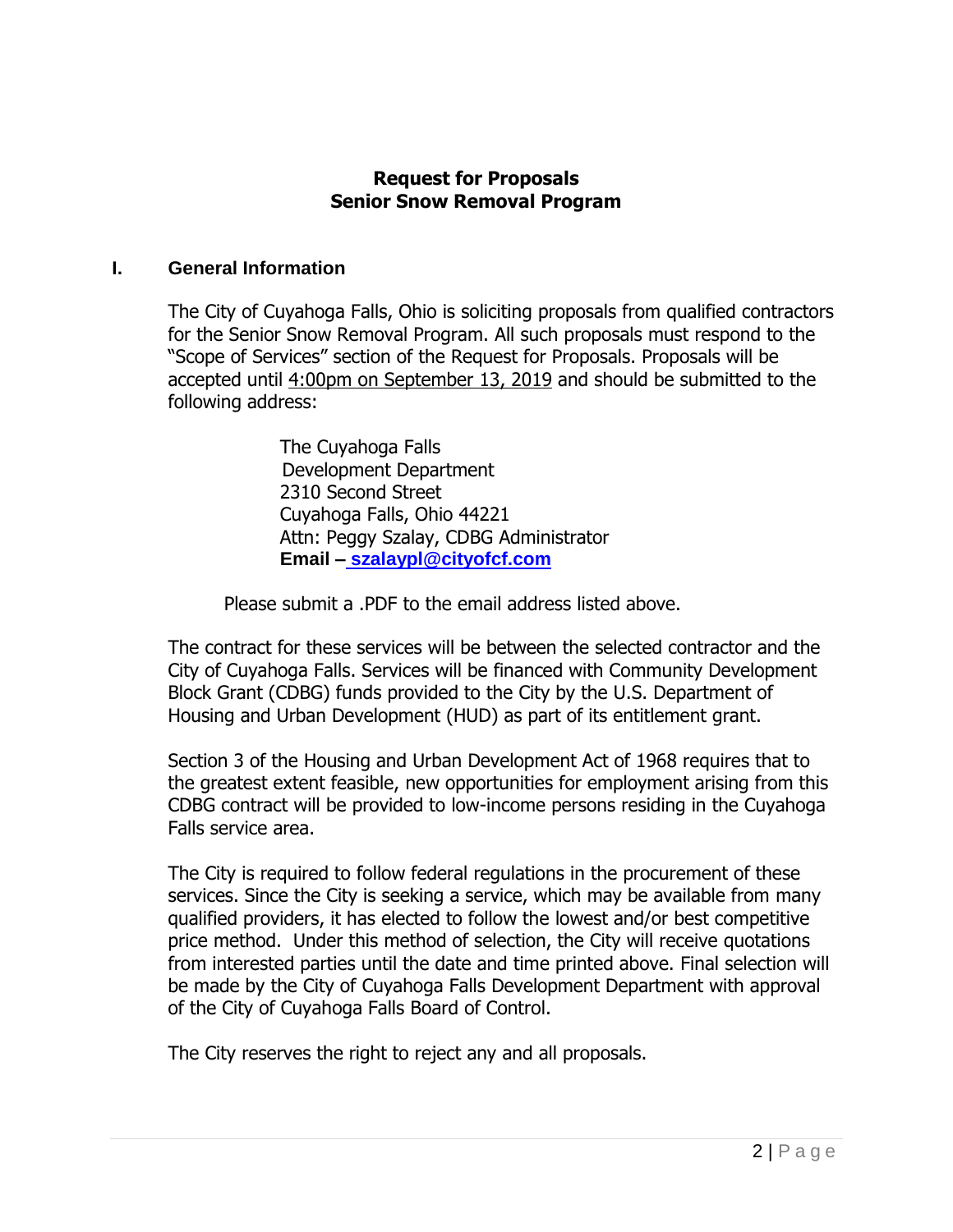# **II. Scope of Services**

The City of Cuyahoga Falls is seeking quotations from qualified contractors for the Senior Snow Removal Program. The City will be offering complimentary driveway snow removal vouchers to **eligible applicants** for the 2019/2020 winter season. The selected contractor will be provided a list of eligible residents before the winter season begins. The City anticipates assisting approximately 75 residents this season.

Eligible residents will call the contractor directly when they need their driveway plowed. It is the contractor's responsibility to ask the resident for one (1), signed voucher after the driveway is plowed. The homeowner must sign the voucher acknowledging service rendered.

Within 12 hours after a call for service, the contractor must guarantee the driveway will be plowed.

It is the contractor's responsibility to maintain proper documentation on each address such as the date/time of the plow and the signed voucher. Plowing services are valid at eligible addresses only. Reimbursement shall only occur if the City is presented with supporting documentation in the form of an invoice and signed voucher.

Contractor is not responsible for snow removal on sidewalks or for providing salt. The contractor is responsible for plowing edge to edge.

Only residents with concrete or asphalt driveways are eligible. Program participants will sign a waiver holding contractor harmless.

Contractor shall invoice the City at the end of each month for the plows performed that month. An invoice with supporting documentation (signed vouchers) is required in order to be compensated. All invoices and supporting documentation must be emailed to **szalaypl@cityofcf.com** or hand delivered to the Development Department in care of Peggy Szalay, CDBG Administrator.

## **III. Insurance Requirements**

The successful contractor shall procure and maintain during the term of this contract the following insurance: (1) Workmen's Compensation Insurance as required by the State of Ohio for all the employees engaged in work at the site of the project; (2) Comprehensive General Liability Insurance; and (3)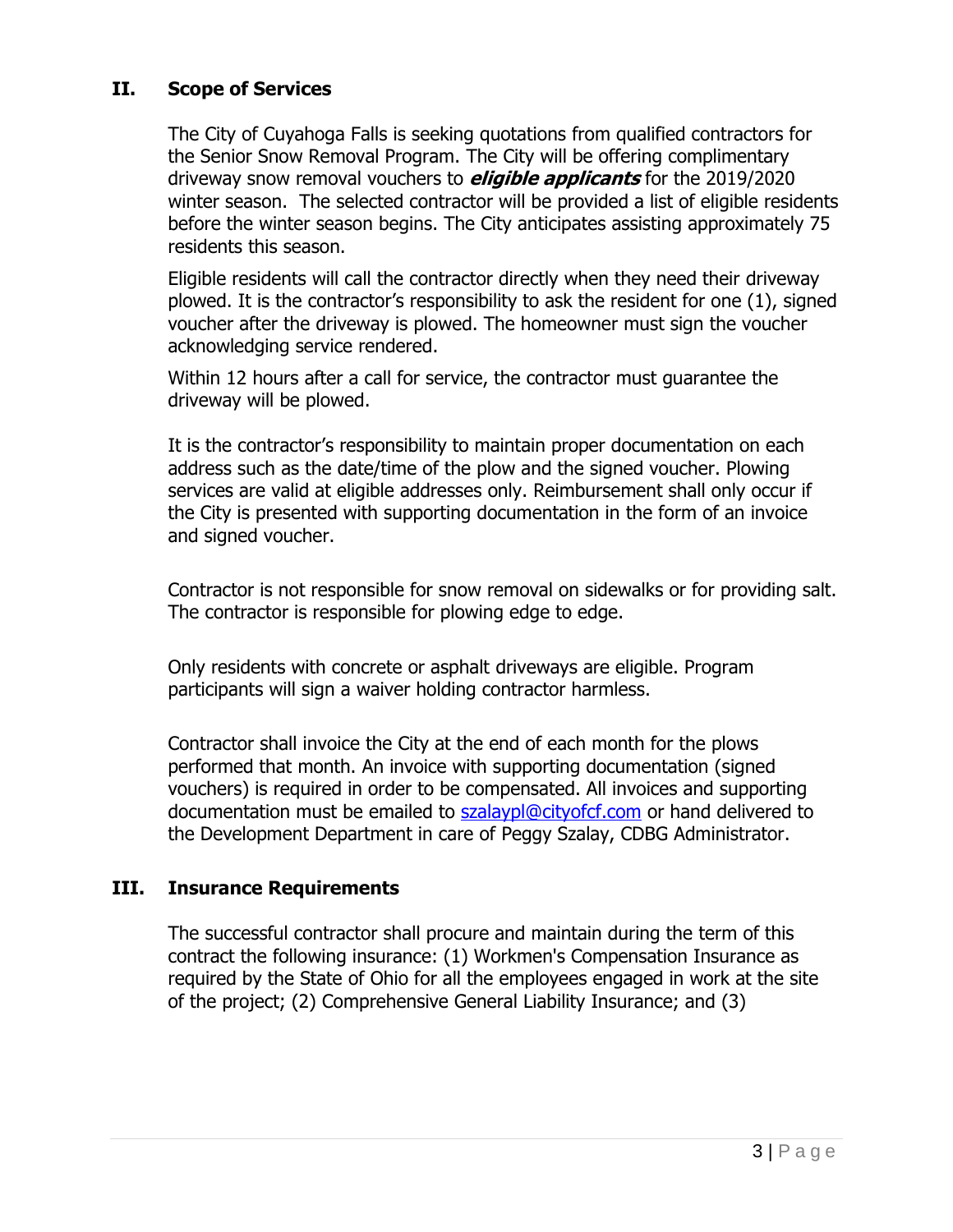Automobile Liability Insurance for all vehicles and equipment in an amount not less than \$500,000.

Contractor must ensure any of its subcontractors maintain the same insurance set forth in the above paragraph. The contractor shall furnish the City with certificates showing the type, amount, class of operations covered, effective dates and date of expiration of policies. The City of Cuyahoga Falls must be included as an additional insured. Contractor must provide the City with ten (10) days advance written notice in the event the insurance coverage is cancelled or materially modified in any manner.

## **IV. Coordination**

The contract for services will be with the City of Cuyahoga Falls, Ohio. All coordination will be through the City of Cuyahoga Falls Development Department.

# **V. Proposal Format**

The following is a format which should be followed:

- A. Cover letter
- B. Understanding the Scope

This section should demonstrate the contractor's understanding of the scope of services, summarize the key activities to be undertaken and explain how the City's needs will be fulfilled.

# C. Related Experience of the Contractor

This section should discuss the contractors' previous work on projects similar in scope and character. References and a client list with a contact person and telephone number should be provided.

E. Cost of Analysis

Description of the total cost associated with each address, edge to edge plow and the administration of appropriate documentation based on the aforementioned scope of service. See bid sheet attached.

Please ensure to return the completed bid form, business owner questionnaire and a copy of valid snow plow permit from the City of Cuyahoga Falls Human Resource Department. Please contact the Human Resource Department for proper permits.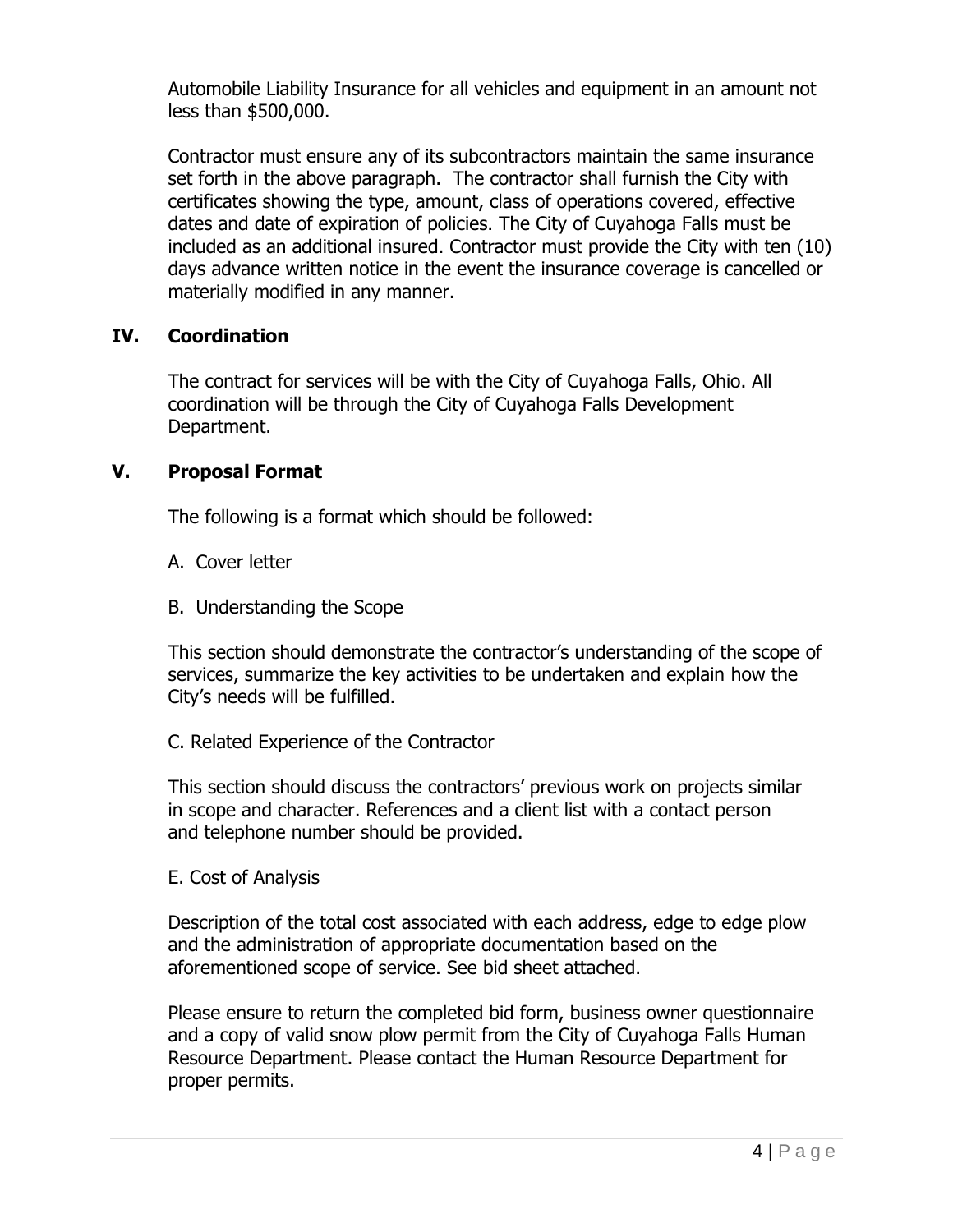### **Local Preference**

The City of Cuyahoga Falls shall apply a local preference to this invitation as follows:

Proposers having established their principal place of business, defined as a business with a significant economic and physical presence in Cuyahoga Falls for two (2) successive calendar years prior to the Proposal due date, shall be given a local preference of three percent (3%), with an upper limit of ten thousand dollars (\$15,000.00), on the their Cost of Service Proposal.(For instance, if a Proposer's Cost of Service proposal is \$15,000.00, a local preference would presume that the amount of \$14,550.00 had been proposed for purposes of assessing points to the RFP. If chosen, the proposer would be awarded a contract with a \$15,000.00 value.)

To qualify for local preference, Proposers shall state on the bid form their principal place of business, the business address where work will be administered (post office boxes will not be accepted in lieu of a street address) and the date of establishment. Each Proposer shall have only one principal place of business.

#### **VI. Final Section**

The contract to be awarded will be between the City of Cuyahoga Falls and the contractor and must conform to all applicable federal, state and local laws and regulations.

All proposals serve as the basis for selecting a contractor. The City of Cuyahoga Falls will exercise its rights to negotiate the terms of the proposal in its best interest to allow the best available price.

All questions should be addressed to Peggy Szalay, CDBG Administrator via email at [szalaypl@cityofcf.com](mailto:szalaypl@cityofcf.com) . All questions or requests for information must be made in writing and will be answered via email.

The City of Cuyahoga Falls is an Equal Opportunity Employer. Section 3, Veterans, Minority and Women's Business Enterprises are encouraged to apply.

Debarred contractors are prohibited from submitting a bid during the period of time specified in the debarment order per federal regulations.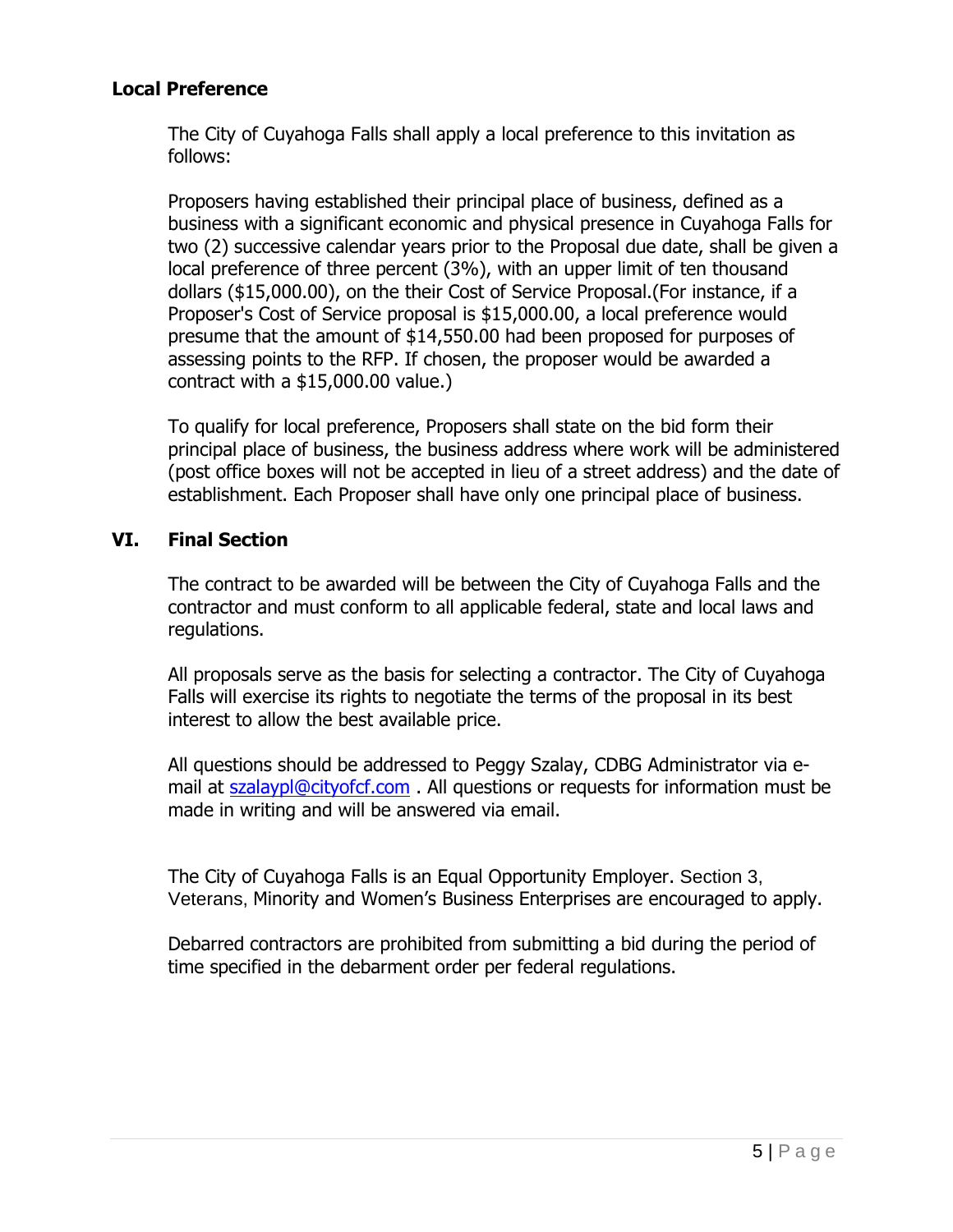

# **The City of Cuyahoga Falls**

# **2019-2020 Senior Snow Removal Program**

| <b>Address</b>                                                                   | <u> 1990 - Johann John Stone, market fan de Fryske kunstne fan de fan de fan de fan de fan de fan de fan de fan d</u>         |  |
|----------------------------------------------------------------------------------|-------------------------------------------------------------------------------------------------------------------------------|--|
| Phone                                                                            | <u> 1989 - Johann Stein, mars an deutscher Stein und der Stein und der Stein und der Stein und der Stein und der</u>          |  |
| Email                                                                            | <u> 1989 - Johann Barbara, martxa alemaniar arg</u>                                                                           |  |
| Number of employees available for this program                                   |                                                                                                                               |  |
| Date of establishment if claiming local preference _____________________________ |                                                                                                                               |  |
|                                                                                  | Snow plowing, edge to edge, per address including maintaining and submitting proper<br>documentation as specified in the RFP. |  |
|                                                                                  | \$________________ per address/per edge to edge plow/per voucher                                                              |  |
|                                                                                  | Signature of official authorized to bind the firm/individual to the provisions of the RFP                                     |  |
|                                                                                  |                                                                                                                               |  |
| Signature                                                                        | Date                                                                                                                          |  |

Printed Name

\_\_\_\_\_\_\_\_\_\_\_\_\_\_\_\_\_\_\_\_\_\_\_\_\_\_\_\_\_\_\_\_\_\_\_\_\_\_\_\_

**To qualify for local preference**, Proposers shall state on the bid form their principal place of business, the business address where work will be administered (post office